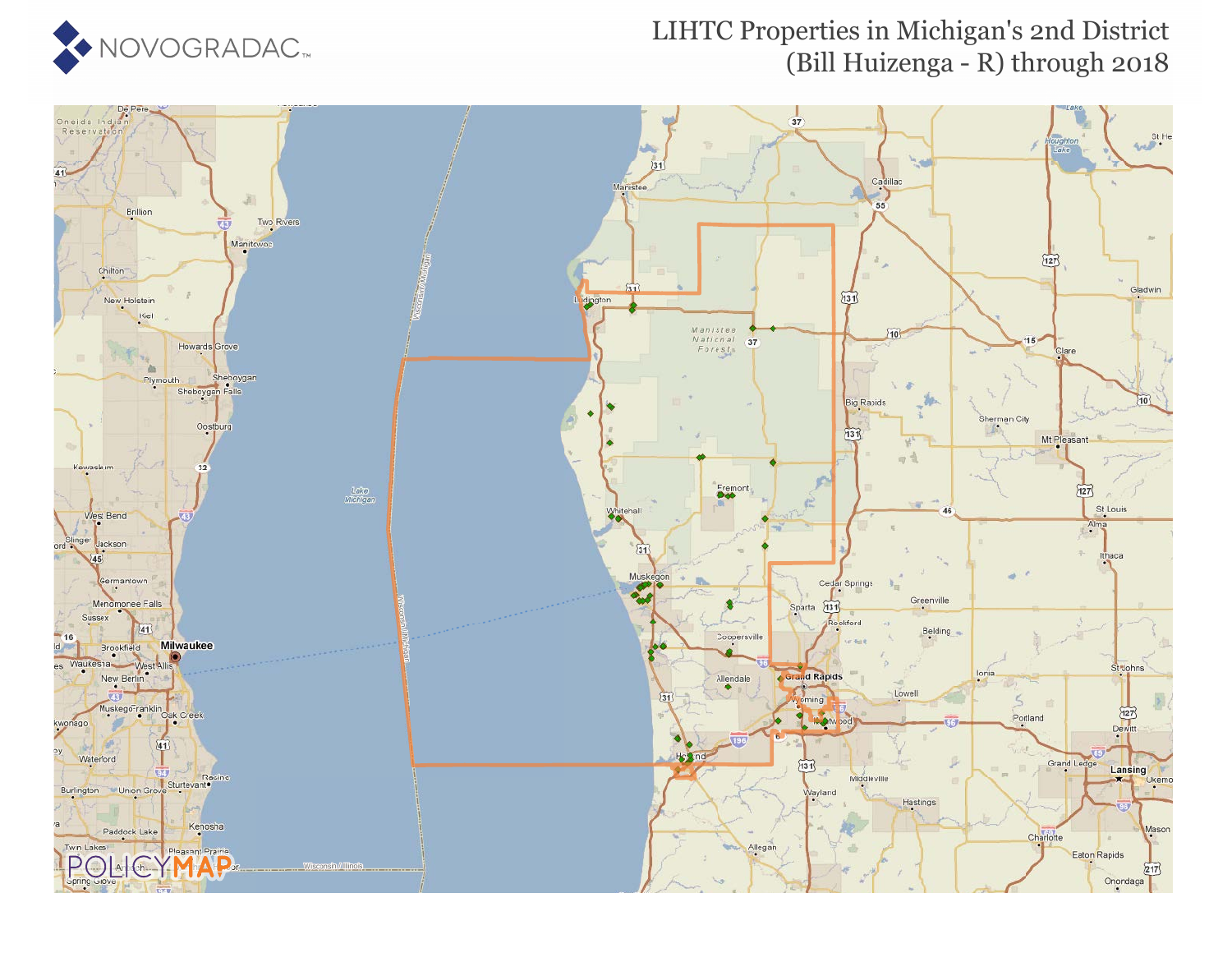| <b>Project Name</b>                               | <b>Address</b>                                        | City                              | <b>State</b>           | <b>Zip Code</b> | Nonprofit<br><b>Sponsor</b> | <b>Allocation</b><br><b>Year</b> | <b>Annual</b><br><b>Allocated</b><br><b>Amount</b> | <b>Year Placed</b><br>in Service | <b>Construction Type</b>        | <b>Total</b><br><b>Units</b> | Low<br>Income<br><b>Units</b> | <b>Rent or</b><br><b>Income</b><br><b>Ceiling</b> | <b>Credit</b><br>Percentage                 | Tax-<br><b>Exempt</b><br><b>Bond</b> | <b>HUD Multi-</b><br>Family<br><b>Financing/Rental</b><br><b>Assistance</b> |
|---------------------------------------------------|-------------------------------------------------------|-----------------------------------|------------------------|-----------------|-----------------------------|----------------------------------|----------------------------------------------------|----------------------------------|---------------------------------|------------------------------|-------------------------------|---------------------------------------------------|---------------------------------------------|--------------------------------------|-----------------------------------------------------------------------------|
| KAHLIL VILLAGE APTS $670$ KAHLIL DR BALDWIN<br>II |                                                       |                                   | MI                     | 49304           | No                          | 1996                             | \$0                                                | 1996                             | <b>New Construction</b>         | 40                           | 40                            |                                                   | $30\,\%$ present $\,$ No value              |                                      |                                                                             |
| <b>LLOYDS BAYOU</b>                               | 17046 LLOYDS<br><b>BAYOU DR</b>                       | SPRING LAKE                       | MI                     | 49456           | No                          | 1996                             | \$0                                                | 1996                             | <b>New Construction</b>         | 112                          | 33                            |                                                   | $30\,\%$ present $\,$ Yes value             |                                      |                                                                             |
| OAK FOREST                                        | 3614 PINE OAK<br>AVE SW                               | WYOMING                           | $\mathbf{M}$           | 49509           | No                          | 1994                             | \$0                                                | 1996                             | New Construction                | 12                           | 12                            |                                                   | $70\,\%$ present $\,$ No value              |                                      |                                                                             |
| TRADITIONS OF<br><b>HOLLAND</b>                   | 13828 N<br><b>TRADITIONS</b><br>WAY                   | HOLLAND                           | MI                     | 49424           | No                          | 1994                             | \$0                                                | 1996                             | <b>New Construction</b>         | 120                          | 119                           |                                                   | $70\,\%$ present $\,$ No value              |                                      |                                                                             |
| 54TH STREET APTS II                               | 180 54TH ST SW WYOMING                                |                                   | MI                     | 49548           | No                          | 1996                             | \$0                                                | 1997                             | New Construction                | $\overline{\mathbf{4}}$      | $\overline{4}$                |                                                   | $70\,\%$ present $\,$ No value              |                                      |                                                                             |
| <b>MEADOWS OF</b><br>HOLLAND                      | 13620<br>CARMELLA LN                                  | HOLLAND                           | MI                     | 49424           | No                          | 1997                             | \$0                                                | 1998                             | <b>New Construction</b>         | 96                           | 96                            |                                                   | $30\,\%$ present $\,$ Yes value             |                                      |                                                                             |
| <b>NELSON PLACE</b>                               | $350 \, \mathrm{HOUSTON}$ $$\,\mathrm{MUSKEGON}$$ AVE |                                   | $\mathbf{M}$           | 49441           | No                          | 1996                             | \$0                                                | 1998                             | <b>New Construction</b>         | 101                          | 100                           |                                                   | $70\,\%$ present $\,$ No value              |                                      |                                                                             |
| WHITEHALL APTS II                                 | 1123 E COLBY ST WHITEHALL                             |                                   | MI                     | 49461           | No                          | 1997                             | \$0                                                | 1998                             | Acquisition and Rehab 48        |                              | 47                            |                                                   | <b>Both 30%</b><br>and 70%<br>present value | No                                   |                                                                             |
| <b>CREEKSIDE APTS</b><br>(RAVENNA)                | 3804 S<br><b>RAVENNA RD</b>                           | <b>RAVENNA</b>                    | MI                     | 49451           | No                          | 1998                             | \$0                                                | 1999                             | <b>Acquisition and Rehab 31</b> |                              | 31                            |                                                   | $30\,\%$ present $\,$ No $\,$ value         |                                      |                                                                             |
| <b>MAHOUSTON APTS</b>                             | 3020 PECK ST                                          | <b>MUSKEGON</b><br><b>HEIGHTS</b> | MI                     | 49444           | Yes                         | 1997                             | \$0                                                | 1999                             | <b>New Construction</b>         | 51                           | 51                            |                                                   | $70\,\%$ present $\,$ No value              |                                      |                                                                             |
| <b>CASCADE APTS</b>                               | 13646 CASCADE HOLLAND<br>DR                           |                                   | MI                     | 49424           | No                          | 1999                             | \$0                                                | 2000                             | <b>New Construction</b>         | 128                          | 128                           |                                                   | 70 % present No<br>value                    |                                      |                                                                             |
| COGIC VILLAGE -<br><b>MUSKEGON</b>                | 756 EMERALD<br>${\cal S}{\cal T}$                     | <b>MUSKEGON</b>                   | $\mathbf{M}\mathbf{I}$ | 49442           | Yes                         | 1999                             | \$0                                                | 2000                             | New Construction                | 36                           | ${\bf 36}$                    |                                                   | 70 % present $\,$ No $\,$<br>value          |                                      |                                                                             |
| THE DEPOT                                         |                                                       | 301 OTTAWA ST COOPERSVILLE        | MI                     | 49404           | $\rm\thinspace No$          | 2002                             | $\$0$                                              | 2000                             | New Construction                | 51                           | 50                            |                                                   | $30\,\%$ present $\,$ Yes value             |                                      |                                                                             |

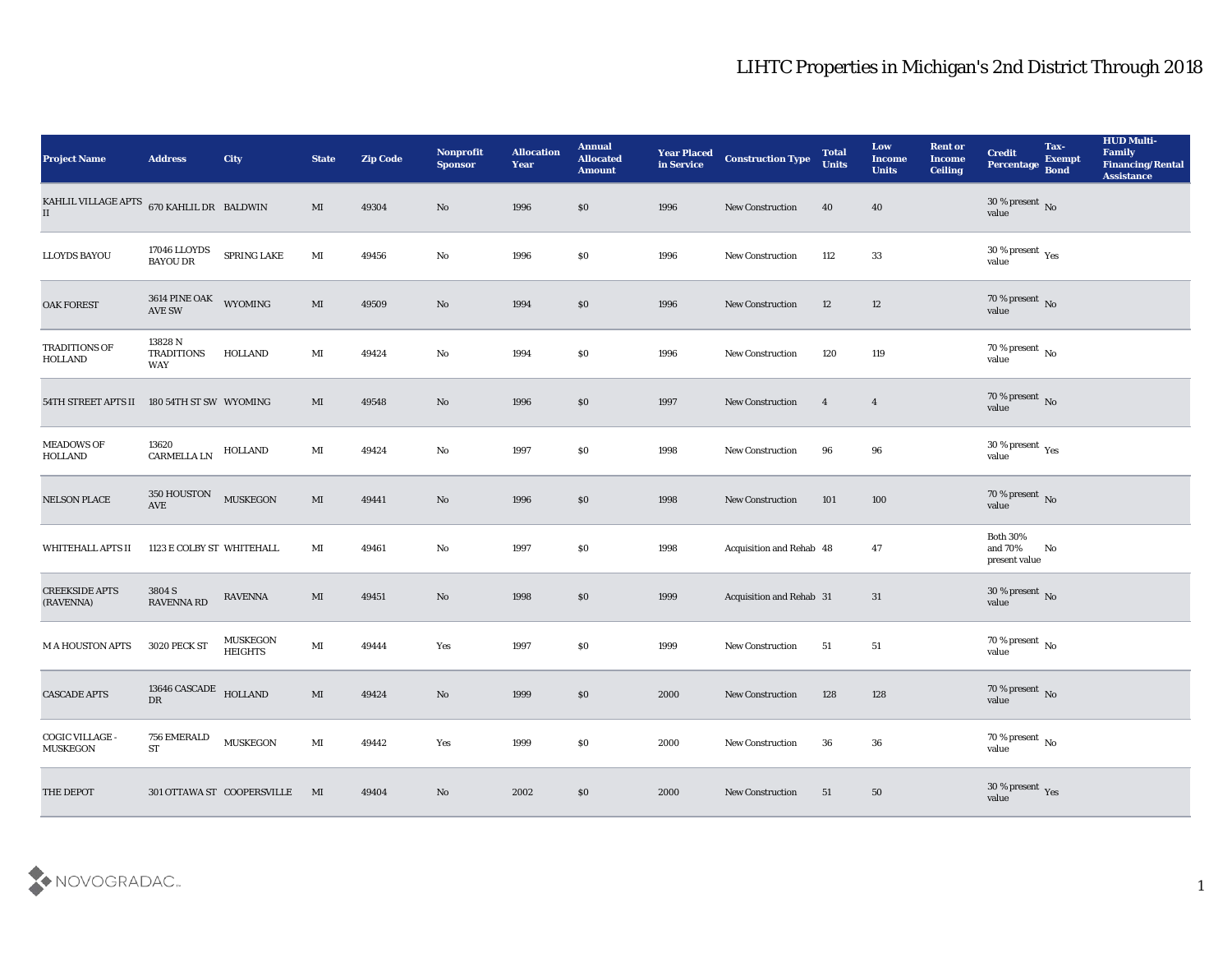| Project Name                                                  | <b>Address</b>                    | City                       | <b>State</b>   | <b>Zip Code</b> | Nonprofit<br><b>Sponsor</b> | <b>Allocation</b><br><b>Year</b> | <b>Annual</b><br><b>Allocated</b><br><b>Amount</b> | <b>Year Placed</b><br>in Service | <b>Construction Type</b>  | <b>Total</b><br><b>Units</b> | Low<br><b>Income</b><br><b>Units</b> | <b>Rent or</b><br><b>Income</b><br><b>Ceiling</b> | <b>Credit</b><br><b>Percentage</b>          | Tax-<br><b>Exempt</b><br><b>Bond</b> | <b>HUD Multi-</b><br>Family<br><b>Financing/Rental</b><br><b>Assistance</b> |
|---------------------------------------------------------------|-----------------------------------|----------------------------|----------------|-----------------|-----------------------------|----------------------------------|----------------------------------------------------|----------------------------------|---------------------------|------------------------------|--------------------------------------|---------------------------------------------------|---------------------------------------------|--------------------------------------|-----------------------------------------------------------------------------|
| <b>GENESIS EAST APTS</b>                                      | 4382 WALNUT<br>HILLS DR SE        | <b>KENTWOOD</b>            | $\mathbf{M}$ I | 49512           | Yes                         | 1999                             | $\$0$                                              | 2000                             | New Construction          | 23                           | 23                                   |                                                   | $70\,\%$ present $\,$ No $\,$<br>value      |                                      |                                                                             |
| <b>WOODRIDGE APTS</b><br>(WHITE CLOUD)                        |                                   | 86 N LESTER ST WHITE CLOUD | MI             | 49349           | No                          | 1999                             | \$0                                                | 2000                             | Acquisition and Rehab 32  |                              | 31                                   |                                                   | 30 % present $\bar{N}$ o<br>value           |                                      |                                                                             |
| LLOYDS BAYOU II                                               | 17041 LLOYDS<br><b>BAYOU DR</b>   | SPRING LAKE                | $\mathbf{M}$ I | 49456           | $\rm\thinspace No$          | 2000                             | \$0\$                                              | 2001                             | New Construction          | 10                           | 10                                   |                                                   | $70\,\%$ present $\,$ No value              |                                      |                                                                             |
| <b>AMAZON APTS</b>                                            | 550 W<br>WESTERN AVE              | <b>MUSKEGON</b>            | MI             | 49440           | No                          | 2000                             | \$0\$                                              | 2002                             | Acquisition and Rehab 118 |                              | 106                                  |                                                   | $70\,\%$ present $\,$ No value              |                                      |                                                                             |
| <b>AUTUMN GROVE APTS</b>                                      | $580$ W BROOKS<br>ST NEWAYGO      |                            | MI             | 49337           | $\mathbf{N}\mathbf{o}$      | 2002                             | \$0\$                                              | 2002                             | <b>New Construction</b>   | 24                           | 24                                   |                                                   | <b>Both 30%</b><br>and 70%<br>present value | No                                   |                                                                             |
| <b>HARBOUR POINTE</b>                                         | 8673 FERRY ST MONTAGUE            |                            | MI             | 49437           | No                          | 2003                             | \$0                                                | 2002                             | <b>New Construction</b>   | 34                           | 34                                   |                                                   | $30\,\%$ present $\,$ Yes value             |                                      |                                                                             |
| OAKWOOD MANOR                                                 | 401<br>WASHINGTON BALDWIN<br>ST   |                            | MI             | 49304           | No                          | 2002                             | $\$0$                                              | 2002                             | Acquisition and Rehab 32  |                              | 32                                   |                                                   | <b>Both 30%</b><br>and 70%<br>present value | No                                   |                                                                             |
| SETTERS POINTE APTS 109 W ST                                  |                                   | <b>COOPERSVILLE</b>        | MI             | 49404           | No                          | 2002                             | \$0                                                | 2002                             | New Construction          | 48                           | 42                                   |                                                   | $30\,\%$ present $\,$ Yes value             |                                      |                                                                             |
| <b>WHITE RIVER</b><br><b>ESTATES</b>                          | 23 S WINTER ST HESPERIA           |                            | MI             | 49421           | $\mathbf{N}\mathbf{o}$      | 2001                             | \$0\$                                              | 2002                             | Acquisition and Rehab 31  |                              | 31                                   |                                                   | <b>Both 30%</b><br>and 70%<br>present value | No                                   |                                                                             |
| COUNTRYSIDE MANOR $_{RD}^{3199}$ S SLOCUM RAVENNA             |                                   |                            | MI             | 49451           | No                          | 2002                             | \$0                                                | 2003                             | <b>New Construction</b>   | 11                           | 11                                   |                                                   | $70\,\%$ present $\,$ No value              |                                      |                                                                             |
| DUVERNAY PARK APTS $\frac{1036 \text{ E}}{\text{LYNNDON ST}}$ |                                   | <b>IDLEWILD</b>            | $\mathbf{M}$ I |                 | Yes                         | 2003                             | \$0                                                | 2003                             | <b>New Construction</b>   | 24                           | 19                                   |                                                   | 70 % present No<br>value                    |                                      |                                                                             |
| <b>VILLAGE AT PARK</b><br><b>TERRACE</b>                      | $1350\,\mathrm{W}$<br>HACKLEY AVE | <b>MUSKEGON</b>            | MI             | 49441           | $\rm\thinspace No$          | 2004                             | $\$0$                                              | 2003                             | New Construction          | 122                          | 51                                   |                                                   | $30\,\%$ present $\,$ No value              |                                      |                                                                             |
| PARK TERRACE<br>(MUSKEGON)                                    | 2180<br>VANDINTHER MUSKEGON<br>DR |                            | $\mathbf{M}$ I | 49441           | ${\bf No}$                  | 2004                             | $\$0$                                              | 2004                             | New Construction          | 151                          | 64                                   |                                                   | $30\,\%$ present $\,$ Yes value             |                                      |                                                                             |

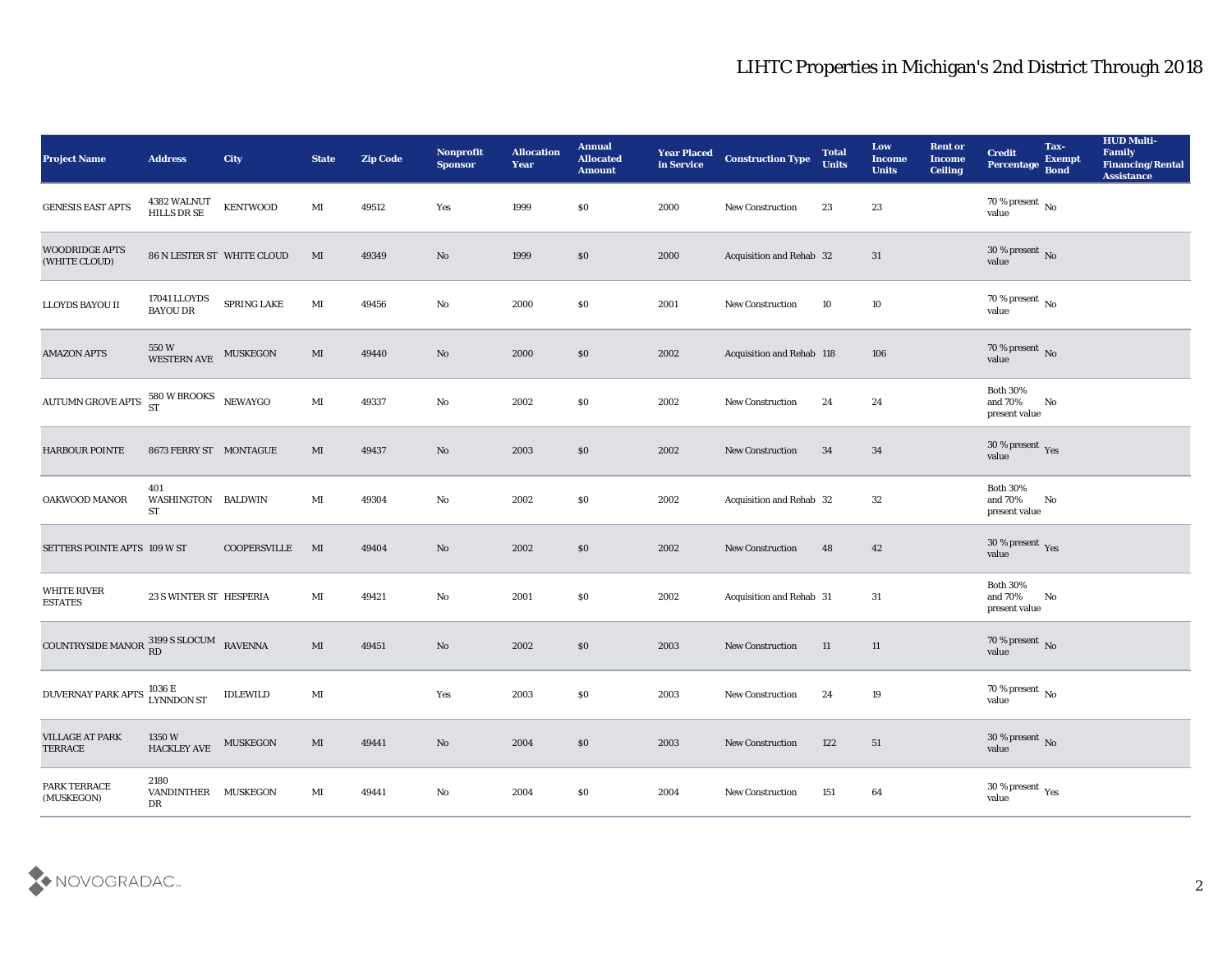| <b>Project Name</b>                   | <b>Address</b>                                       | City                              | <b>State</b>           | <b>Zip Code</b> | Nonprofit<br><b>Sponsor</b> | <b>Allocation</b><br><b>Year</b> | <b>Annual</b><br><b>Allocated</b><br><b>Amount</b> | <b>Year Placed</b><br>in Service | <b>Construction Type</b>  | <b>Total</b><br><b>Units</b> | Low<br><b>Income</b><br><b>Units</b> | <b>Rent or</b><br><b>Income</b><br><b>Ceiling</b> | <b>Credit</b><br>Percentage                    | Tax-<br><b>Exempt</b><br><b>Bond</b> | <b>HUD Multi-</b><br>Family<br><b>Financing/Rental</b><br><b>Assistance</b> |
|---------------------------------------|------------------------------------------------------|-----------------------------------|------------------------|-----------------|-----------------------------|----------------------------------|----------------------------------------------------|----------------------------------|---------------------------|------------------------------|--------------------------------------|---------------------------------------------------|------------------------------------------------|--------------------------------------|-----------------------------------------------------------------------------|
| PHEASANT RIDGE                        | $3395$ PHEASANT $\,$ KENTWOOD RIDGE AVE SE           |                                   | MI                     | 49508           | No                          | 2005                             | \$0                                                | 2004                             | Acquisition and Rehab 166 |                              | 166                                  |                                                   | $30\,\%$ present $\,$ Yes value                |                                      |                                                                             |
| PINE OAK                              | 850 36TH ST SW WYOMING                               |                                   | MI                     | 49509           | No                          | 2005                             | \$0                                                | 2004                             | Acquisition and Rehab 127 |                              | 126                                  |                                                   | 30 % present $\,\rm \gamma_{\rm es}$<br>value  |                                      |                                                                             |
| THE VILLAGE AT<br><b>JACKSON HILL</b> | <b>685 SUMNER</b><br>AVE                             | <b>MUSKEGON</b>                   | MI                     | 49442           | No                          | 2002                             | \$0                                                | 2004                             | New Construction          | 40                           | 40                                   |                                                   | 70 % present $\sqrt{\ }$ No<br>value           |                                      |                                                                             |
| <b>ART WORKS</b><br><b>MUSKEGON</b>   | 1204 EIGHTH ST MUSKEGON                              |                                   | $\mathbf{M}$ I         | 49440           | No                          | 2004                             | \$0                                                | 2005                             | Acquisition and Rehab 26  |                              | 26                                   |                                                   | $70\,\%$ present $\,$ No value                 |                                      |                                                                             |
| SETTER'S POINTE II                    | 514 SETTERS<br><b>RUN</b>                            | COOPERSVILLE                      | MI                     | 49404           | No                          | 2005                             | \$0                                                | 2005                             | <b>New Construction</b>   | 48                           | 43                                   |                                                   | $30\,\%$ present $\,$ Yes value                |                                      |                                                                             |
| STONEBRIDGE APTS                      | 11265<br>WASHINGTON ALLENDALE<br>AVE                 |                                   | MI                     | 49401           | No                          | 2005                             | \$0                                                | 2005                             | <b>New Construction</b>   | 52                           | 51                                   |                                                   | $30\,\%$ present $\,$ Yes value                |                                      |                                                                             |
| <b>WELLS VILLA</b>                    | 2800<br><b>WOODCLIFFE</b><br>DR                      | <b>MUSKEGON</b><br><b>HEIGHTS</b> | $\mathbf{M}\mathbf{I}$ | 49444           | No                          | 2002                             | \$0                                                | 2005                             | Acquisition and Rehab 104 |                              | 103                                  |                                                   | <b>Both 30%</b><br>and 70%<br>present value    | No                                   |                                                                             |
| <b>WEST SHORE APTS</b>                | 1201 E COLBY ST WHITEHALL                            |                                   | MI                     | 49461           | No                          | 2004                             | \$0                                                | 2005                             | Acquisition and Rehab 48  |                              | 48                                   |                                                   | 30 % present $\,$ No $\,$<br>value             |                                      |                                                                             |
| <b>FREMONT</b><br><b>TOWNHOMES</b>    | 1218 STATE ST FREMONT                                |                                   | MI                     | 49412           | Yes                         | 2005                             | \$123,894                                          | 2006                             | <b>New Construction</b>   | 12                           | 12                                   | 60% AMGI                                          | $70\,\%$ present $\,$ No value                 |                                      |                                                                             |
| KINGSBURY PLACE<br><b>APTS</b>        | 725 N CTR CT<br><b>NW</b>                            | <b>GRAND RAPIDS</b>               | $\mathbf{M}$           | 49544           | Yes                         | 2005                             | \$490,563                                          | 2006                             | <b>New Construction</b>   | 44                           | 44                                   | 60% AMGI                                          | $70\,\%$ present $\,$ No value                 |                                      |                                                                             |
| <b>COVENTRY WOODS</b>                 | 3550<br>REMEMBRANCE WALKER<br>RD NW                  |                                   | MI                     | 49534           | No                          | 2007                             | \$190,723                                          | 2006                             | Acquisition and Rehab 100 |                              | 100                                  | 60% AMGI                                          | 30 % present Yes<br>value                      |                                      |                                                                             |
| <b>WEDGEWOOD APTS</b>                 | 216 MEADOW<br><b>HILLS LN</b>                        | <b>FREMONT</b>                    | MI                     | 49412           |                             | 2007                             | \$53,341                                           | 2008                             | Acquisition and Rehab 20  |                              | 20                                   | 60% AMGI                                          | <b>Both 30%</b><br>and 70%<br>present value    | No                                   |                                                                             |
| <b>BIRCH LAKE</b>                     | $926\,\mathrm{E}\,\mathrm{TINKHAM}$ LUDINGTON<br>AVE |                                   | MI                     | 49431           |                             | 2007                             | \$130,996                                          | 2008                             | Acquisition and Rehab 48  |                              | 48                                   | 60% AMGI                                          | <b>Both 30%</b><br>and $70\%$<br>present value | N <sub>o</sub>                       |                                                                             |

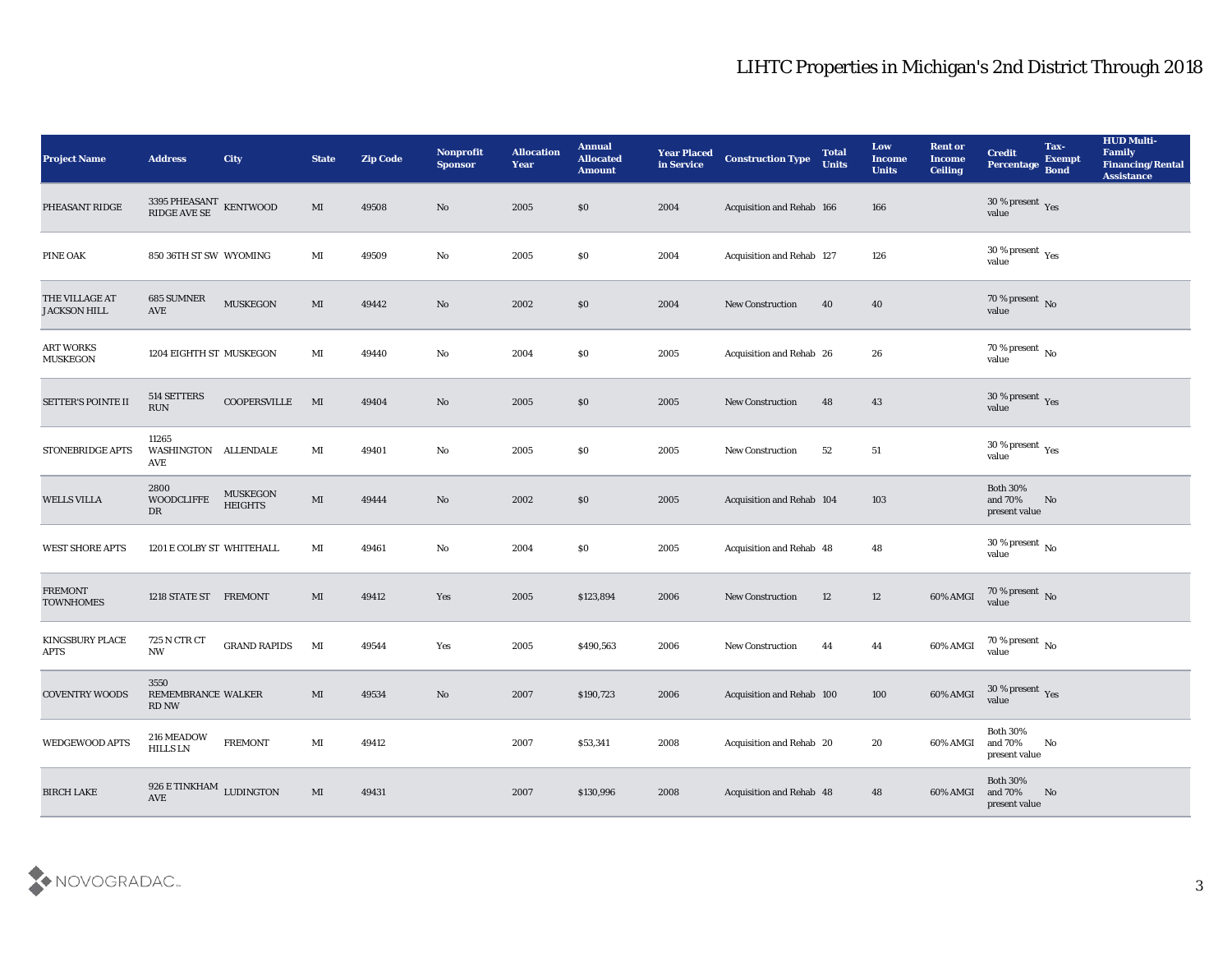| <b>Project Name</b>                                         | <b>Address</b>                               | City               | <b>State</b>           | <b>Zip Code</b> | Nonprofit<br><b>Sponsor</b> | <b>Allocation</b><br><b>Year</b> | <b>Annual</b><br><b>Allocated</b><br><b>Amount</b> | <b>Year Placed</b><br>in Service | <b>Construction Type</b>                                                          | <b>Total</b><br><b>Units</b> | Low<br><b>Income</b><br><b>Units</b> | <b>Rent or</b><br><b>Income</b><br><b>Ceiling</b> | <b>Credit</b><br>Percentage                    | Tax-<br><b>Exempt</b><br><b>Bond</b> | <b>HUD Multi-</b><br>Family<br><b>Financing/Rental</b><br><b>Assistance</b> |
|-------------------------------------------------------------|----------------------------------------------|--------------------|------------------------|-----------------|-----------------------------|----------------------------------|----------------------------------------------------|----------------------------------|-----------------------------------------------------------------------------------|------------------------------|--------------------------------------|---------------------------------------------------|------------------------------------------------|--------------------------------------|-----------------------------------------------------------------------------|
| <b>GLENDALE APTS</b>                                        | 401 W THIRD ST SCOTTVILLE                    |                    | MI                     | 49454           |                             | 2007                             | \$79,777                                           | 2008                             | Acquisition and Rehab 28                                                          |                              | 28                                   | 60% AMGI                                          | <b>Both 30%</b><br>and 70%<br>present value    | No                                   |                                                                             |
| <b>SAND HILL APTS</b>                                       | 92 N LESTER ST WHITE CLOUD                   |                    | MI                     | 49349           |                             | 2007                             | \$107,228                                          | 2008                             | Both New Construction 24<br>and $A/R$                                             |                              | 24                                   | 60% AMGI                                          | <b>Both 30%</b><br>and 70%<br>present value    | No                                   |                                                                             |
| <b>BAY POINTE</b>                                           | 791 E 16TH ST                                | <b>HOLLAND</b>     | MI                     | 49423           |                             | 2010                             | \$272,114                                          | 2008                             | Acquisition and Rehab 156                                                         |                              | 156                                  | 60% AMGI                                          | $30\,\%$ present $_{\hbox{Yes}}$<br>value      |                                      |                                                                             |
| OTTAWA COUNTY<br>SUPPORTIVE HOUSING 309 N<br><b>PROJECT</b> | DESPELDER ST                                 | <b>GRAND HAVEN</b> | $\mathbf{M}$           | 49417           |                             | 2006                             | \$512,676                                          | 2008                             | <b>New Construction</b>                                                           | 45                           | 45                                   | 60% AMGI                                          | $70\,\%$ present $\,$ No value                 |                                      |                                                                             |
| RENAISSANCE PLACE 552 W CLAY AVE MUSKEGON                   |                                              |                    | MI                     | 49440           |                             | 2007                             | \$471,101                                          | 2008                             | <b>New Construction</b>                                                           | 24                           | 23                                   | 60% AMGI                                          | 70 % present $\,$ No $\,$<br>value             |                                      |                                                                             |
| <b>GREENBRIAR APTS</b>                                      | 121 S WAVERLY HOLLAND<br>RD                  |                    | MI                     | 49423           | No                          | 2011                             | \$221,972                                          | 2010                             | Acquisition and Rehab 126                                                         |                              | 126                                  | 60% AMGI                                          | <b>Both 30%</b><br>and 70%<br>present value    | Yes                                  |                                                                             |
| <b>GREENTREE</b>                                            | 4320<br><b>KALAMAZOO</b><br>AVE SE           | <b>KENTWOOD</b>    | MI                     | 49508           | No                          | 2011                             | \$345,367                                          | 2010                             | Acquisition and Rehab 152                                                         |                              | 152                                  | 60% AMGI                                          | $30\,\%$ present $\,$ Yes value                |                                      |                                                                             |
| LONGFELLOW TOWER 301 E CT ST                                |                                              | LUDINGTON          | MI                     | 49431           | No                          | 2011                             | \$218,564                                          | 2010                             | Acquisition and Rehab 149                                                         |                              | 120                                  | 50% AMGI                                          | 30 % present Yes<br>value                      |                                      |                                                                             |
| <b>QUAIL MEADOWS</b>                                        | 725 MEADOW<br>LN                             | <b>MUSKEGON</b>    | $\mathbf{M}$ I         | 49442           | No                          | 2009                             | \$507,232                                          | 2010                             | Acquisition and Rehab 120                                                         |                              | 120                                  | 60% AMGI                                          | <b>Both 30%</b><br>and $70\%$<br>present value | No                                   |                                                                             |
| <b>WAVERLY MEADOWS</b><br>II                                | 755 E 16TH ST                                | HOLLAND            | MI                     | 49423           | No                          | 2010                             | \$0                                                | 2010                             | Both New Construction 48<br>and $\ensuremath{\mathrm{A}}/\ensuremath{\mathrm{R}}$ |                              | 14                                   |                                                   | 50% AMGI TCEP only No                          |                                      | No                                                                          |
| WAVERLY MEADOWS I 755 E 16TH ST                             |                                              | HOLLAND            | MI                     | 49423           | No                          | 2010                             | \$0\$                                              | 2010                             | Both New Construction 70<br>and $A/R$                                             |                              | 70                                   |                                                   | 60% AMGI TCEP only No                          |                                      | No                                                                          |
| <b>BARNETT STATION</b>                                      | <b>64 S MICHIGAN SHELBY</b><br>AVE           |                    | $\mathbf{M}\mathbf{I}$ | 49455           | $\rm\thinspace No$          | 2013                             | \$135,370                                          | 2011                             | New Construction                                                                  | 32                           | $32\,$                               | 60% AMGI                                          | $30\,\%$ present $\,$ Yes value                |                                      | $\mathbf{N}\mathbf{o}$                                                      |
| MIDTOWN VILLAGE                                             | 372 S RIVER<br>$\operatorname{\mathsf{AVE}}$ | <b>HOLLAND</b>     | $\mathbf{M}$ I         | 49423           | $\rm\thinspace No$          | 2013                             | \$236,385                                          | 2011                             | Acquisition and Rehab 30                                                          |                              | 30                                   | 60% AMGI                                          | <b>Both 30%</b><br>and $70\%$<br>present value | Yes                                  | $\mathbf{N}\mathbf{o}$                                                      |

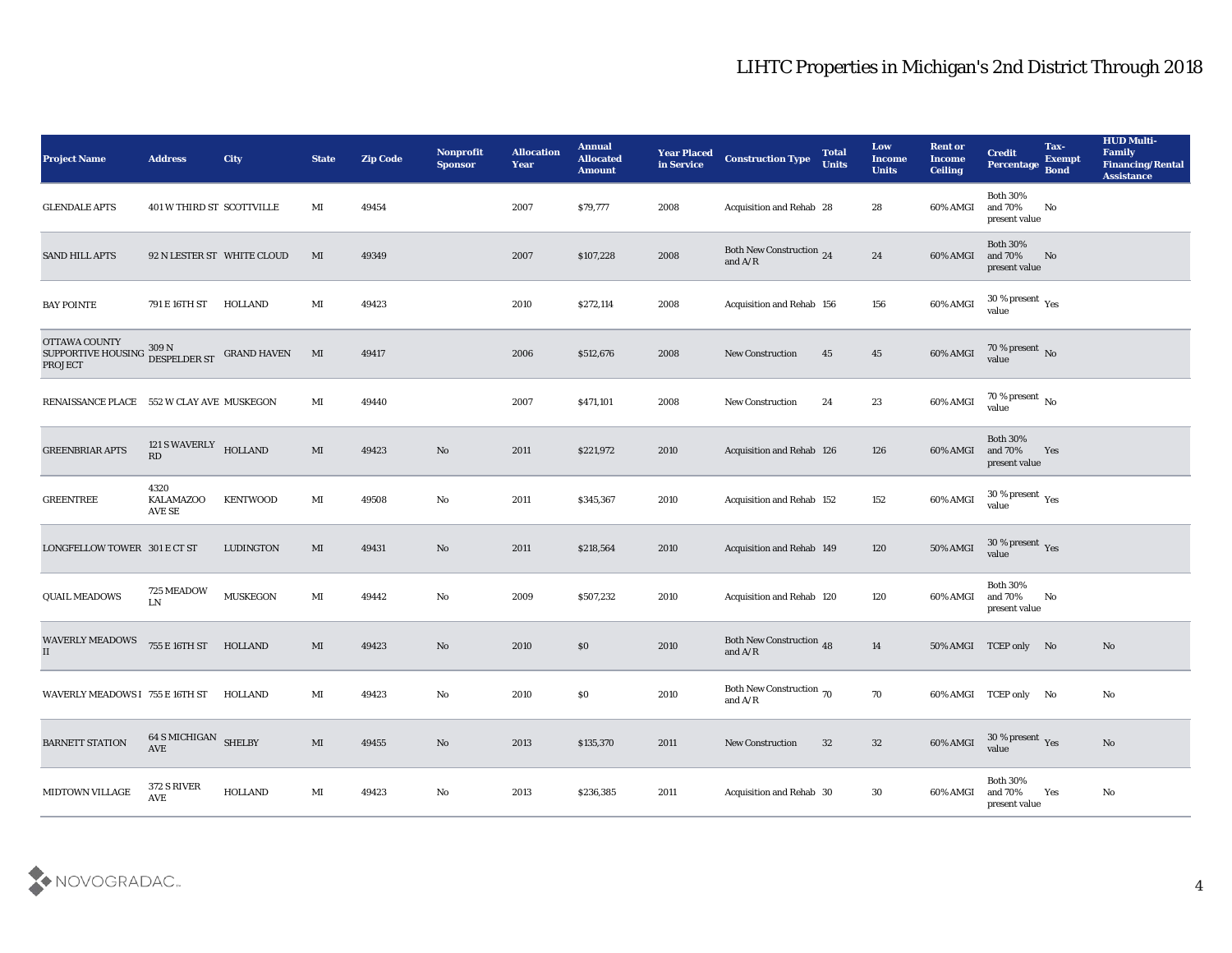| <b>Project Name</b>                                                       | <b>Address</b>         | City              | <b>State</b>           | <b>Zip Code</b> | Nonprofit<br><b>Sponsor</b> | <b>Allocation</b><br><b>Year</b> | <b>Annual</b><br><b>Allocated</b><br><b>Amount</b> | <b>Year Placed</b><br>in Service | <b>Construction Type</b>     | <b>Total</b><br><b>Units</b> | Low<br><b>Income</b><br><b>Units</b> | <b>Rent or</b><br><b>Income</b><br><b>Ceiling</b> | <b>Credit</b><br>Percentage Bond                     | Tax-<br><b>Exempt</b> | <b>HUD Multi-</b><br>Family<br><b>Financing/Rental</b><br><b>Assistance</b> |
|---------------------------------------------------------------------------|------------------------|-------------------|------------------------|-----------------|-----------------------------|----------------------------------|----------------------------------------------------|----------------------------------|------------------------------|------------------------------|--------------------------------------|---------------------------------------------------|------------------------------------------------------|-----------------------|-----------------------------------------------------------------------------|
| <b>MEADOW HILLS</b><br><b>NORTH APTS</b>                                  | 122 MEADOW<br>HILLS LN | <b>FREMONT</b>    | MI                     | 49412           |                             | Insufficient<br>Data             | $\$0$                                              | Insufficient<br>Data             | Not Indicated                | 48                           | $\bf{0}$                             |                                                   | Not<br>Indicated                                     |                       |                                                                             |
| RESERVE AT NORTON 1438 CAPSTAN<br><b>SHORES</b>                           | ${\rm D}{\rm R}$       | NORTON SHORES MI  |                        | 49444           |                             | Insufficient<br>Data             | $\$0$                                              | Insufficient<br>Data             | Not Indicated                | 147                          | $\bf{0}$                             |                                                   | Not<br>Indicated                                     |                       |                                                                             |
| <b>VILLAGE AT</b><br>APPLEDORN, THE                                       | 630 HASTINGS<br>AVE    | <b>HOLLAND</b>    | $\mathbf{M}$           | 49423           |                             | Insufficient<br>Data             | $\$0$                                              | Insufficient<br>Data             | Not Indicated                | 44                           | $\bf{0}$                             |                                                   | Not<br>Indicated                                     |                       |                                                                             |
| THORNWILD APTS                                                            | 410<br>THORNWILD<br>DR | <b>SCOTTVILLE</b> | MI                     | 49454           |                             | 1988                             | \$0                                                | 1988                             | New Construction             | 24                           | 24                                   |                                                   | Not<br>Indicated                                     | No                    |                                                                             |
| WHISPERING HILL<br>$\rm APTS$                                             | 161 N LAKE ST GRANT    |                   | MI                     | 49327           |                             | 1988                             | \$0                                                | 1988                             | <b>New Construction</b>      | 24                           | 24                                   |                                                   | Not<br>Indicated                                     | No                    |                                                                             |
| KAHLIL VILLAGE APTS 650 KAHLIL DR BALDWIN                                 |                        |                   | MI                     | 49304           | No                          | 1990                             | \$0                                                | 1990                             | <b>New Construction</b>      | 32                           | 32                                   |                                                   | $30\,\%$ present $\,$ No value                       |                       |                                                                             |
| PEACHTREE VILLAGE 1100 STATE ST FREMONT                                   |                        |                   | MI                     | 49412           | No                          | 1991                             | \$0                                                | 1991                             | <b>New Construction</b>      | 20                           | 20                                   |                                                   | $30\,\%$ present $\,$ No value                       |                       |                                                                             |
| THE VILLAGES AT THE $\,$ 1450 S FERRY ST $\,$ GRAND HAVEN<br><b>PINES</b> |                        |                   | MI                     | 49417           | No                          | 2014                             | \$151,063                                          | 2012                             | <b>New Construction</b>      | 88                           | 40                                   | 60% AMGI                                          | 30 % present $\rm\thinspace\gamma_{\rm es}$<br>value |                       | No                                                                          |
| <b>BAYVIEW TOWER</b>                                                      | 864 SPRING ST MUSKEGON |                   | MI                     | 49442           | No                          | 2014                             | \$702,757                                          | 2013                             | Acquisition and Rehab 201    |                              | 201                                  | 60% AMGI                                          | $30\,\%$ present $\,$ Yes value                      |                       | No                                                                          |
| <b>JPS FREMONT</b>                                                        | 318 DEWITT<br>AVE      | <b>FREMONT</b>    | MI                     | 49412           | No                          | 2012                             | \$732,440                                          | 2013                             | <b>Acquisition and Rehab</b> | 110                          |                                      | 108 60% AMGI                                      | Both $30\%$<br>and $70\%$<br>present value           | No                    | No                                                                          |
| SUMMER HAVEN SENIC <sup>4740</sup> BRETON<br>RD SE                        |                        | <b>KENTWOOD</b>   | MI                     | 49508           | No                          | 2014                             | \$183,780                                          | 2013                             | Acquisition and Rehab 101    |                              | 94                                   | 60% AMGI                                          | 30 % present $_{\rm Yes}$<br>value                   |                       | No                                                                          |
| <b>GENESIS WEST</b>                                                       | 4041 44TH ST<br>SW     | <b>GRANDVILLE</b> | $\mathbf{M}\mathbf{I}$ | 49418           | $\rm\thinspace No$          | 2013                             | \$522,469                                          | 2014                             | New Construction             | 25                           | $\mathbf 0$                          | 60% AMGI                                          | $70\,\%$ present $\,$ No value                       |                       | $\mathbf {No}$                                                              |
| <b>LAKE POINTE</b>                                                        | 26 N STATE ST HART     |                   | MI                     | 49420           | $\rm \bf No$                | 2013                             | \$470,592                                          | 2014                             | <b>New Construction</b>      | $\bf{0}$                     | $\bf{0}$                             | 60% AMGI                                          | $70\,\%$ present $\,$ No value                       |                       | $\rm\thinspace No$                                                          |

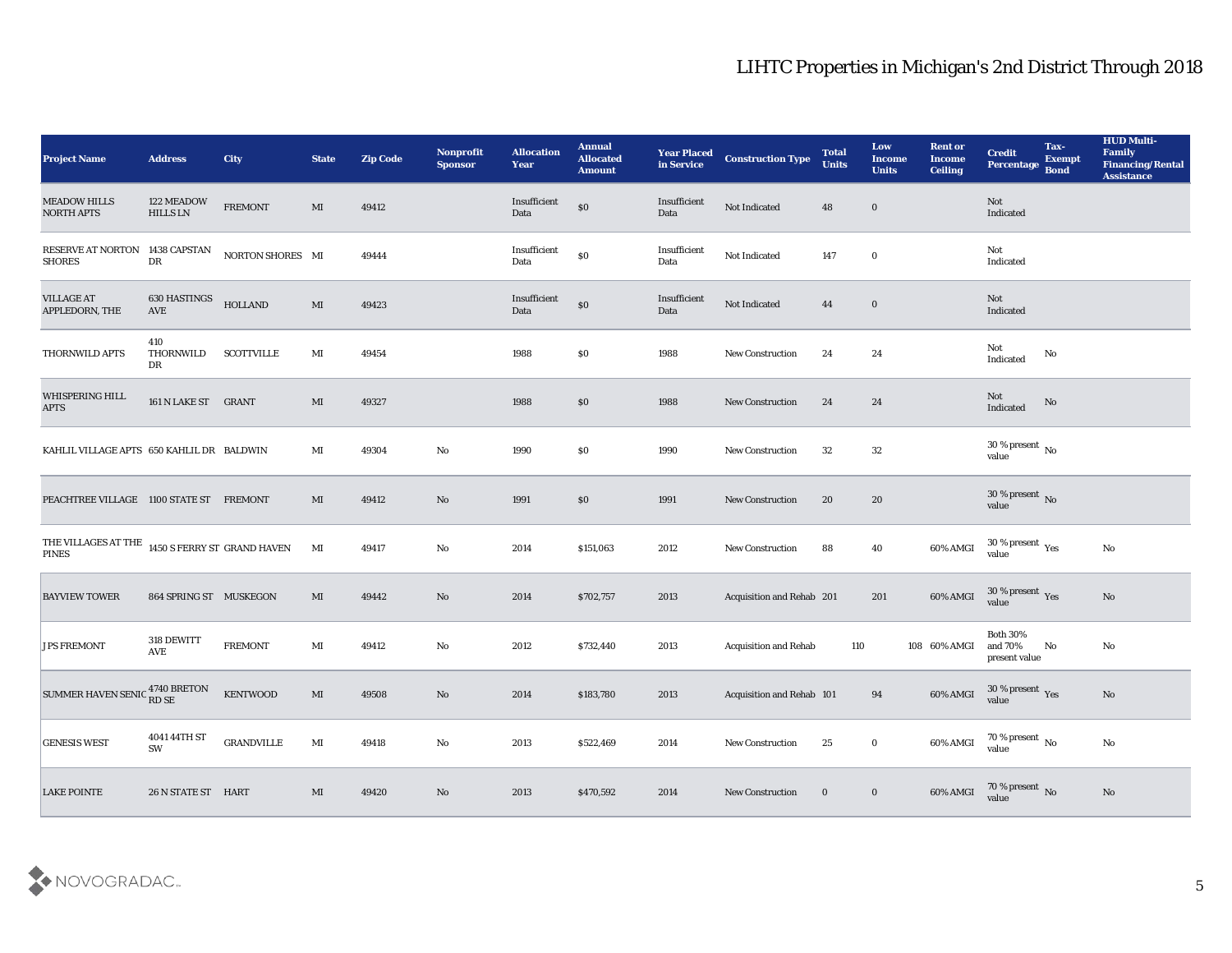| <b>Project Name</b>                                                                                                                           | <b>Address</b>                 | City                            | <b>State</b>           | <b>Zip Code</b> | Nonprofit<br><b>Sponsor</b> | <b>Allocation</b><br><b>Year</b> | <b>Annual</b><br><b>Allocated</b><br><b>Amount</b> | <b>Year Placed<br/>in Service</b> | <b>Construction Type</b> | <b>Total</b><br><b>Units</b> | Low<br><b>Income</b><br><b>Units</b> | <b>Rent or</b><br><b>Income</b><br><b>Ceiling</b> | <b>Credit</b><br>Percentage            | Tax-<br><b>Exempt</b><br><b>Bond</b> | <b>HUD Multi-</b><br>Family<br><b>Financing/Rental</b><br><b>Assistance</b> |
|-----------------------------------------------------------------------------------------------------------------------------------------------|--------------------------------|---------------------------------|------------------------|-----------------|-----------------------------|----------------------------------|----------------------------------------------------|-----------------------------------|--------------------------|------------------------------|--------------------------------------|---------------------------------------------------|----------------------------------------|--------------------------------------|-----------------------------------------------------------------------------|
| <b>VILLAGE AT</b><br>APPLEDORN II, THE                                                                                                        | 420 IDA RED<br><b>PARKWAY</b>  | <b>HOLLAND</b>                  | MI                     | 49423-0000      | No                          | 2014                             | \$161,227                                          | 2014                              | New Construction         | 93                           | 41                                   | 60% AMGI                                          | $70\,\%$ present $\,$ Yes value        |                                      | $\mathbf{N}\mathbf{o}$                                                      |
| <b>SABLE POINTE</b>                                                                                                                           | 6188 W FOX RD MEARS            |                                 | MI                     | 49436           | $\mathbf{N}\mathbf{o}$      | 1992                             | \$0\$                                              | 1992                              | Acquisition and Rehab 20 |                              | 20                                   |                                                   | $30\,\%$ present $\,$ No $\,$<br>value |                                      |                                                                             |
| <b>WHITE CLOUD</b><br><b>MEADOWS APTS</b>                                                                                                     |                                | 98 N LESTER ST WHITE CLOUD      | MI                     | 49349           | No                          | 1992                             | \$0\$                                              | 1992                              | <b>New Construction</b>  | 32                           | 32                                   |                                                   | $30\,\%$ present $\,$ No value         |                                      |                                                                             |
| <b>CHIPPEWA CREEK</b><br><b>APTS</b>                                                                                                          | 450 GRISWOLD HART<br><b>ST</b> |                                 | $\mathbf{M}$           | 49420           | No                          | 1991                             | \$0\$                                              | 1993                              | <b>New Construction</b>  | 18                           | 18                                   |                                                   | $30\,\%$ present $\,$ No value         |                                      |                                                                             |
| <b>TRINITY VILLAGE I</b>                                                                                                                      |                                | 2224 VALLEY ST NORTON SHORES MI |                        | 49444           | Yes                         | 1993                             | \$0\$                                              | 1993                              | <b>New Construction</b>  | 30                           | 30                                   |                                                   | $30\,\%$ present $\,$ Yes value        |                                      |                                                                             |
| <b>APPLE RIDGE APTS</b>                                                                                                                       | 318 DEWITT<br>AVE              | <b>FREMONT</b>                  | $\mathbf{M}$           | 49412           | $\mathbf{N}\mathbf{o}$      | 1993                             | \$0\$                                              | 1994                              | <b>New Construction</b>  | 32                           | 32                                   |                                                   | $30\,\%$ present $\,$ No value         |                                      |                                                                             |
| <b>GREENFIELD MANOR 228 DEWITT</b><br><b>APTS</b>                                                                                             | <b>AVE</b>                     | <b>FREMONT</b>                  | MI                     | 49412           | No                          | 1993                             | $\$0$                                              | 1994                              | <b>New Construction</b>  | 26                           | 26                                   |                                                   | $30\,\%$ present $\,$ No value         |                                      |                                                                             |
| <b>ROYALE GLEN</b><br><b>TOWNHOMES</b>                                                                                                        | 1086 ROYALE<br><b>GLEN DR</b>  | <b>MUSKEGON</b>                 | $\mathbf{M}\mathbf{I}$ | 49441           | $\mathbf{N}\mathbf{o}$      | 1994                             | \$0\$                                              | 1994                              | <b>New Construction</b>  | 80                           | 80                                   |                                                   | $30\,\%$ present $\,$ Yes value        |                                      |                                                                             |
| <b>TRINITY VILLAGE II</b>                                                                                                                     |                                | 2250 VALLEY ST NORTON SHORES MI |                        | 49444           | Yes                         | 1994                             | \$0\$                                              | 1994                              | <b>New Construction</b>  | 30                           | 30                                   |                                                   | $70\,\%$ present $\,$ No value         |                                      |                                                                             |
| $\begin{array}{lll} \textbf{WELLINGTON WOODS} & \textbf{4550 N BRETON} & \textbf{KENTWOOD} \\ \textbf{SENIOR} & \textbf{CT SE} & \end{array}$ |                                |                                 | MI                     | 49508           | $\mathbf{N}\mathbf{o}$      | 1992                             | $\$0$                                              | 1994                              | <b>New Construction</b>  | 90                           | 90                                   |                                                   | $70\,\%$ present $\,$ No value         |                                      |                                                                             |
| <b>54TH STREET APTS</b>                                                                                                                       | 178 54TH ST SW WYOMING         |                                 | MI                     | 49548           | No                          | 1994                             | \$0\$                                              | 1995                              | <b>New Construction</b>  | $\overline{4}$               | 3                                    |                                                   | 70 % present $\,$ No $\,$<br>value     |                                      |                                                                             |
| SILVERWOOD MANOR $\,$ 140 TOWN PL CT HESPERIA APTS                                                                                            |                                |                                 | $\mathbf{M}\mathbf{I}$ | 49421           | $\mathbf{N}\mathbf{o}$      | 1995                             | $\boldsymbol{\mathsf{S}}\boldsymbol{\mathsf{0}}$   | 1995                              | <b>New Construction</b>  | 16                           | 16                                   |                                                   | $30\,\%$ present $\,$ No value         |                                      |                                                                             |
| <b>TOWN PLACE APTS</b>                                                                                                                        | 120 TOWN PL CT HESPERIA        |                                 | $\mathbf{M}\mathbf{I}$ | 49421           | $\mathbf {No}$              | 1995                             | \$0                                                | 1995                              | New Construction         | 16                           | $15\,$                               |                                                   | $30\,\%$ present $\,$ No value         |                                      |                                                                             |